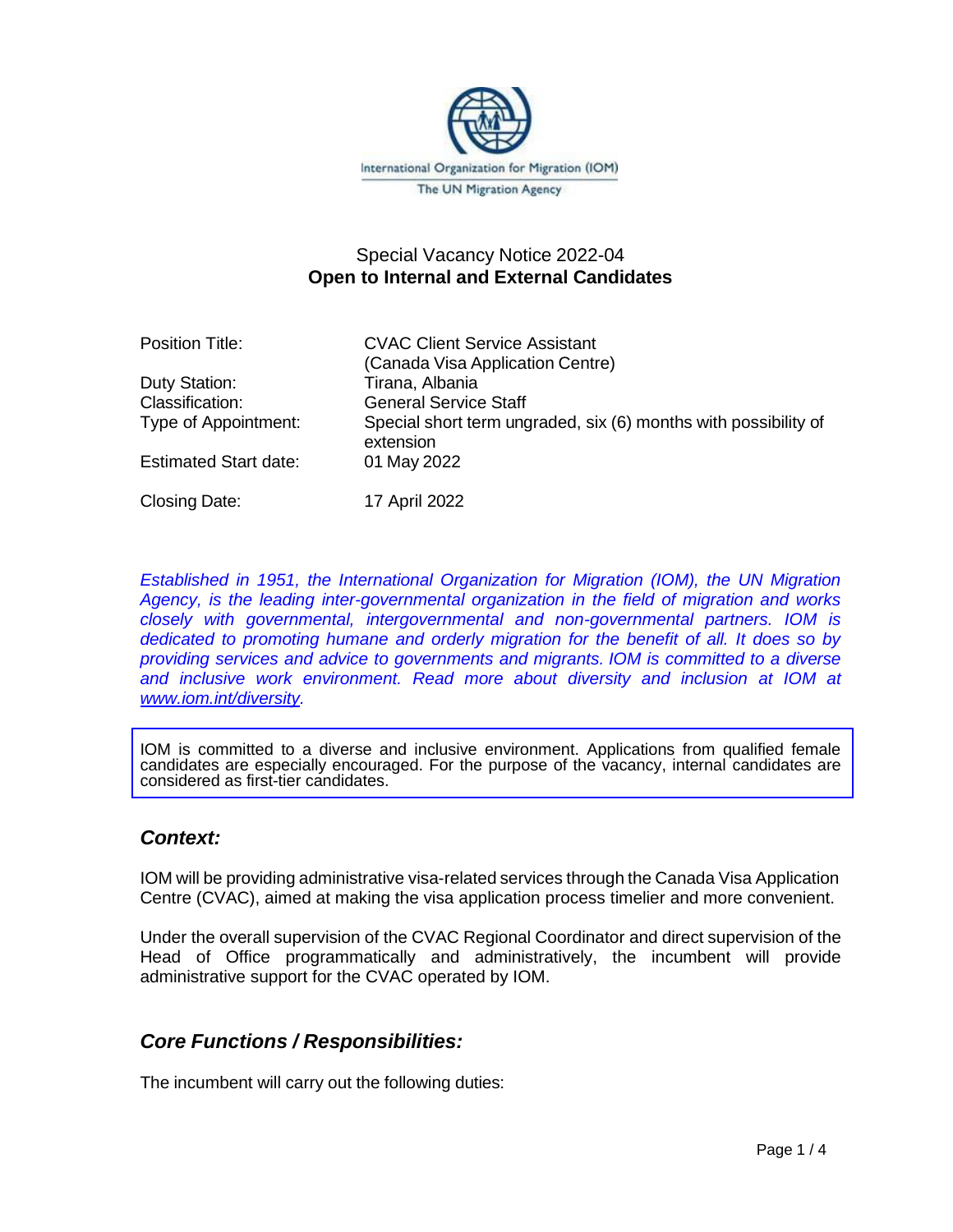- 1. Provide client services to applicants at all times, in full compliance with the Immigration, Refugees and Citizenship Canada (IRCC) contractual obligations and service standards;
- 2. Assist in providing information to the applicants: distribution of forms and checklists; provision of accurate and timely replies to applicants' enquiries through phone, email, chat and in person; assistance and guidance with value added services;
- 3. Assist in collecting visa applications and sorting the documents: verification of completeness and correctness of visa application forms; completeness check of the supporting documents; sorting of the documents with relevant checklist; assistance to applicants if the documents are incomplete;
- 4. Input visa application data: maintain an expert user level with the provided application management software, ensure quality check of collected data and generated invoices; accuracy of the tracking of passports and documents; scanning and quality check of supporting documents;
- 5. Collect visa and service fees; review correctness of payment and charge against the application management software; issuance of invoices; daily reconciliation of collected fees and invoices; secure storage of cash;
- 6. Assist in reporting services: daily reports generation and quality check of collected applications and fees; daily reports for contact centre (received calls, call-backs, missed calls etc.) assistance to VAC in quality check;
- 7. Delivery and collection of applications and passports: secure transfer of the visa applications and passports to/from the IRCC specified visa offices; sorting and counting of applications and passports; secure return of passports to applicants and delivery to courier;
- 8. Inform management of any problems or issues related to daily work, security issues, systems and software issues, complaints and make recommendations for improvement;
- 9. Compliance with IOM Staff Rules and Regulations and with all IOM Policies including: "IOM Standards of Conduct", "IOM Policy for a Respectful Working Environment", "IOM Policy on Reporting Irregular Practices, Wrongdoing and Misconduct", "IOM Confidentiality Agreement", "IOM Data Protection Principles", "IOM Information Security Policy";
- 10. Perform any other related duties that may be assigned;

# *Required Qualifications and Experience*

### **Education**

University degree in the above fields with two years of relevant professional experience; or

Completed High school degree from an accredited academic institution with four years of relevant experience.

### **Experience**

- Experience in working in a team;
- Experience in migrant-related programmes OR visa related services;
- Experience in customer service; and,
- Experience in liaising with governmental and diplomatic authorities and national and international institutions.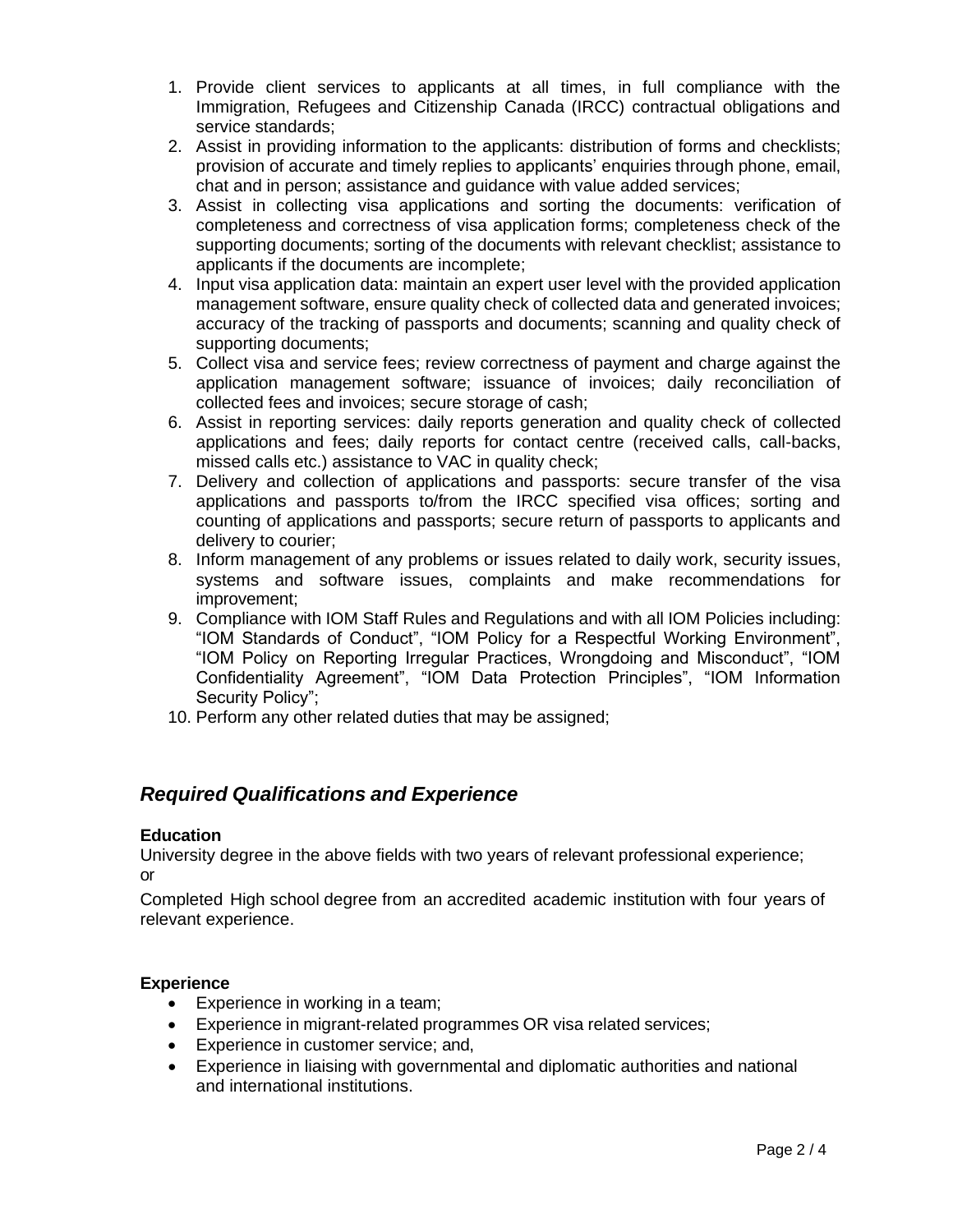### **Languages**

Fluency in English and Albanian is required. Working knowledge in French is an advantage.

## *Required Competencies*

#### **Values**

- Inclusion and respect for diversity: respects and promotes individual and cultural differences; encourages diversity and inclusion wherever possible.
- Integrity and transparency: maintain high ethical standards and acts in a manner consistent with organizational principles/rules and standards of conduct.
- Professionalism: demonstrates ability to work in a composed, competent and committed manner and exercises careful judgment in meeting day-to-day challenges.

#### **Core Competencies** – behavioral indicators *level 1*

- Teamwork: develops and promotes effective collaboration within and across units to achieve shared goals and optimize results.
- Delivering results: produces and delivers quality results in a service-oriented and timely manner; is action oriented and committed to achieving agreed outcomes.
- Managing and sharing knowledge: continuously seeks to learn, share knowledge and innovate.
- Accountability: takes ownership for achieving the Organization's priorities and assumes responsibility for own action and delegated work.
- Communication: encourages and contributes to clear and open communication; explains complex matters in an informative, inspiring and motivational way.

#### *Other:*

Any offer made to the candidate in relation to this vacancy notice is subject to funding confirmation.

Appointment will be subject to certification that the candidate is medically fit for appointment and verification of residency, visa and authorizations by the concerned Government, where applicable and security clearances.

Internals of the Organization and NMS candidates, as well as external female candidates, will be considered as first-tier candidates. This vacancy is also open to second-tier candidates.

The Contract contains 16 Service standards that are to be met to varying levels and timelines. Failure to do so may result in the imposition of financial penalties by IRCC. The employee will ensure adherence to these service standards. Failure to do so will be cause for performance improvement procedures to be implemented in line with IOM's HR policies. Consistent poor performance resulting in non-compliance with the service standards could, in some circumstances, result in removal from the VAC and lead to eventual dismissal.